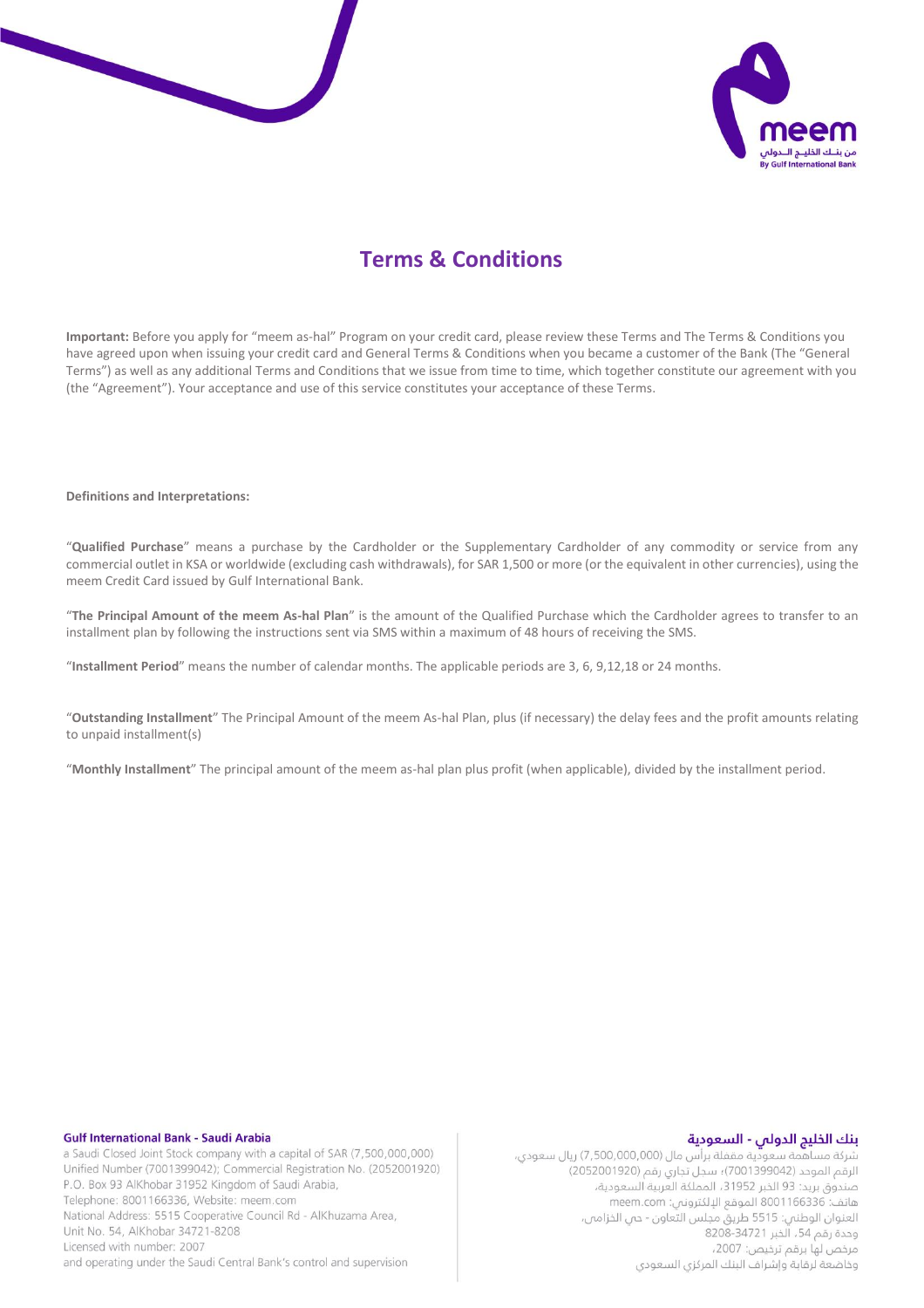

- **- "Statement Date"** The date of the card statement issuance**:**
- **1. This service is available for purchases from Points of Sale – inside and outside the borders of The Kingdom of Saudi Arabia – and electronic websites in SAR and other currencies.**
- **2. If the customer wants to benefit from meem As-hal Program, this has to be done through the SMS sent to the customer's telephone number within 48 hours of receiving the SMS from Gulf International Bank.**
- **3. There is a fee of SAR 20 per converted transaction to be charged once upon conversion in addition to the profit margins:**

| Tenure           | Profit margin per month |
|------------------|-------------------------|
| $\mathsf 3$      | $0\%$                   |
| $\,$ 6 $\,$      | 0.25%                   |
| $\boldsymbol{9}$ | $0.50\%$                |
| $12\,$           | 0.75%                   |
|                  |                         |
| $18\,$           | 1.50%                   |
| 24               | 1.75%                   |
|                  |                         |

### **Gulf International Bank - Saudi Arabia**

A Saudi closed joint-stock company with a capital of 7,500,000,000 commercial registration No. 1010155799, 7011289209 Al Kifah Tower, Dammam Khobar Highway, P.O. Box 39268, Dhahran 31942 - Kingdom of Saudi Arabia.

Tel: +966 13 866 4000, Fax: +966 13 810 0607 / +966 13 810 0608 meem com

Licensed by the Saudi Central Bank under number 2007 and operating under the Saudi Central Bank's control and supervision.

## بنك الخليج الدولى - السعودية

شركة مساهمة سعودية مقفلة برأس مال 7,500,000,000 سجل تجاري رقم 1010155799، 7011289209، . يرج الكفاح، طريق الدمام الخبر السريع،<br>برج الكفاح، طريق الدمام الخبر السريع،<br>ص.ب. 39268، الظهران - 31942 المملكة العربية السعودية. هاتف: 4000 866 13 866 , فاكس: 0607 810 966 4966 968 966 966+ meem.com

> مرخص لها من قبل البنك المركزيّ السعودي برقم ترخيص: 2007، وذاضعة لرقابة وإشراف البنك المركزيّ السعودي.